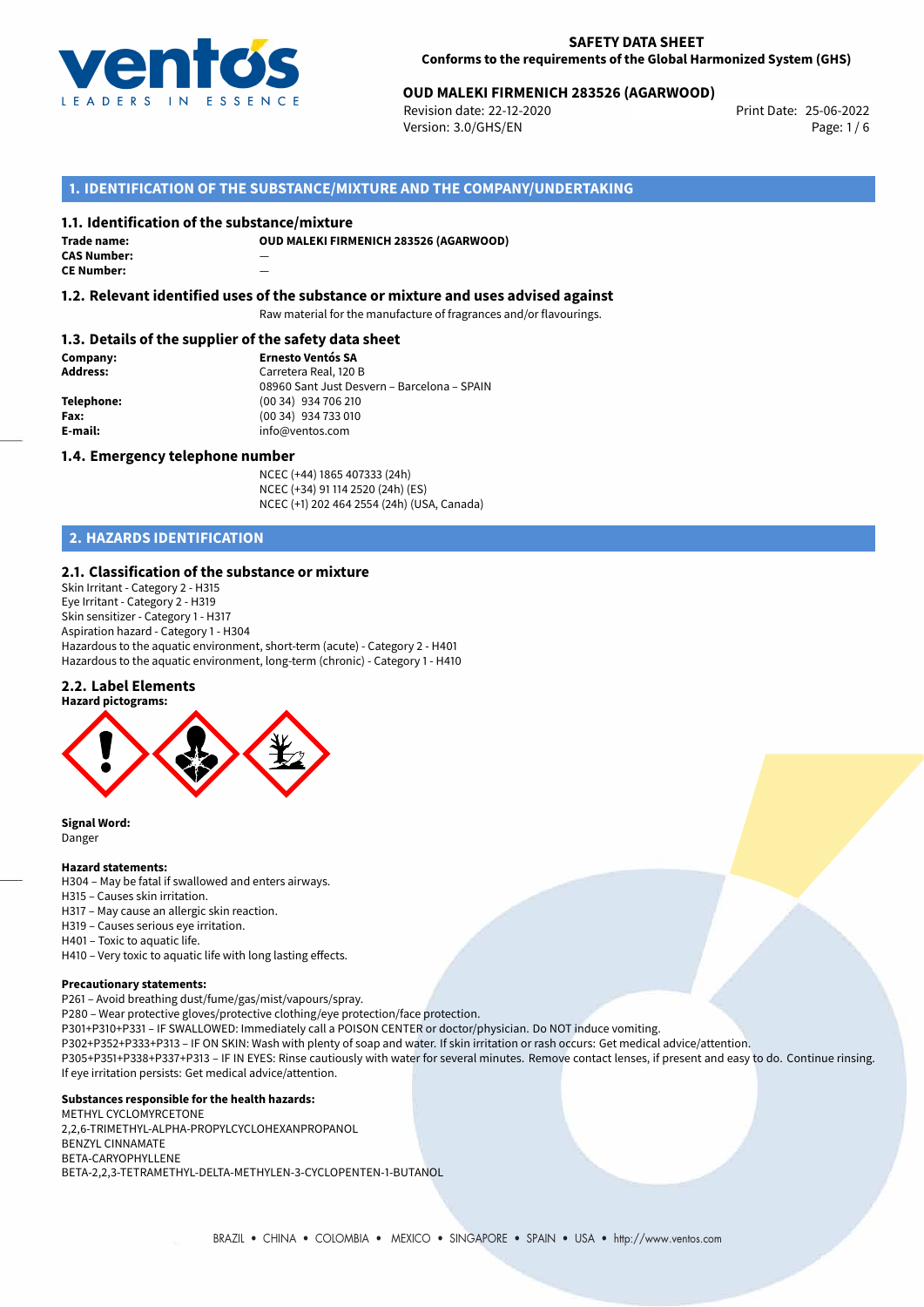

# 25-06-2022 **OUD MALEKI FIRMENICH 283526 (AGARWOOD)**

Revision date: 22-12-2020 Version: 3.0/GHS/EN Page: 2 / 6

## **2.3. Other hazards**

No Information available

## **3. COMPOSITION/INFORMATION ON INGREDIENTS**

## **3.1. Substances**

Not applicable

#### **3.2. Mixtures**

MIXTURE OF AROMATIC SUBSTANCES

#### Hazardous constituents:

| <b>Chemical Name</b>                                              | % (w/w)        | <b>CAS No</b><br><b>EC No</b> | <b>Classification according to GHS</b>                                                                                                                                                                                                                                                              |  |
|-------------------------------------------------------------------|----------------|-------------------------------|-----------------------------------------------------------------------------------------------------------------------------------------------------------------------------------------------------------------------------------------------------------------------------------------------------|--|
| PATCHOULI OIL                                                     | $>25$ ; <50    | 84238-39-1<br>282-493-4       | Aspiration hazard - Category 1 - H304<br>Hazardous to the aquatic environment, long-term (chronic) - Category 2 - H411                                                                                                                                                                              |  |
| METHYL CYCLOMYRCETONE                                             | $>25$ ; $<$ 50 | 54464-57-2<br>259-174-3       | Skin Irritant - Category 2 - H315<br>Skin sensitizer - Category 1B - H317<br>Hazardous to the aquatic environment, short-term (acute) - Category 2 - H401<br>Hazardous to the aquatic environment, long-term (chronic) - Category 1 - H410                                                          |  |
| <b>PATCHOULOL</b>                                                 | $\geq$ 10; <25 | 5986-55-0<br>227-807-2        | Hazardous to the aquatic environment, short-term (acute) - Category 2 - H401<br>Hazardous to the aquatic environment, long-term (chronic) - Category 2 - H411                                                                                                                                       |  |
| DIHYDRO BETA IONONE                                               | $\geq$ 10; <25 | 17283-81-7<br>241-318-1       | Hazardous to the aquatic environment, short-term (acute) - Category 2 - H401<br>Hazardous to the aquatic environment, long-term (chronic) - Category 2 - H411                                                                                                                                       |  |
| ALPHA-GUAIENE                                                     | $≥1;$ < 10     | 3691-12-1                     | Skin Irritant - Category 2 - H315<br>Eye Irritant - Category 2A - H319<br>Aspiration hazard - Category 1 - H304                                                                                                                                                                                     |  |
| BETA-2,2,3-TETRAMETHYL-DELTA-<br>METHYLEN-3-CYCLOPENTEN-1-BUTANOL | $>1$ ; <10     | 104864-90-<br>6<br>435-750-1  | Skin Irritant - Category 2 - H315<br>Serious eye damage - Category 1 - H318<br>Hazardous to the aquatic environment, short-term (acute) - Category 1 - H400<br>Hazardous to the aquatic environment, long-term (chronic) - Category 1 - H410                                                        |  |
| <b>BENZYL CINNAMATE</b>                                           | $>1$ ; <10     | $103 - 41 - 3$<br>203-109-3   | Acute Toxicity - Category 5 (oral) - H303<br>Skin sensitizer - Category 1B - H317<br>Hazardous to the aquatic environment, short-term (acute) - Category 1 - H400<br>Hazardous to the aquatic environment, long-term (chronic) - Category 2 - H411                                                  |  |
| BETA-CARYOPHYLLENE                                                | $>0.1$ ; <1    | $87 - 44 - 5$<br>201-746-1    | Skin sensitizer - Category 1B - H317<br>Aspiration hazard - Category 1 - H304<br>Hazardous to the aquatic environment, long-term (chronic) - Category 4 - H413                                                                                                                                      |  |
| 2,2,6-TRIMETHYL-ALPHA-<br>PROPYLCYCLOHEXANPROPANOL                | $\geq$ 0.1; <1 | 70788-30-6<br>274-892-7       | Skin sensitizer - Category 1B - H317                                                                                                                                                                                                                                                                |  |
| ALPHA-CEDRENE                                                     | $>0.1$ ; $<$ 1 | 469-61-4<br>207-418-4         | Skin Irritant - Category 3 - H316<br>Aspiration hazard - Category 1 - H304<br>Hazardous to the aguatic environment, short-term (acute) - Category 1 - H400<br>Hazardous to the aquatic environment, long-term (chronic) - Category 1 - H410<br>M-Factor: 10                                         |  |
| <b>LONGIFOLENE</b>                                                | < 0.1          | 475-20-7<br>207-491-2         | Skin Irritant - Category 3 - H316<br>Skin sensitizer - Category 1B - H317<br>Aspiration hazard - Category 1 - H304<br>Hazardous to the aquatic environment, short-term (acute) - Category 1 - H400<br>Hazardous to the aquatic environment, long-term (chronic) - Category 1 - H410<br>M-Factor: 10 |  |

[See the full text of the hazard statements in section 16.](#page-4-0)

## **4. FIRST-AID MEASURES**

## **4.1. Description of necessary first aid measures**

| Ingestion:    | Rinse mouth with water.<br>Obtain medical advice.  |                                                                                                                       |  |
|---------------|----------------------------------------------------|-----------------------------------------------------------------------------------------------------------------------|--|
|               | Keep at rest. Do not induce vomiting.              |                                                                                                                       |  |
| Eye contact:  |                                                    | In case of contact with eyes, rinse immediately with plenty of water for at least 15 minutes and seek medical advice. |  |
| Inhalation:   | Remove person to fresh air and keep at rest.       |                                                                                                                       |  |
|               | Seek immediate medical advice.                     |                                                                                                                       |  |
| Skin contact: | Take off immediately all contaminated clothing.    |                                                                                                                       |  |
|               | Thoroughly wash affected skin with soap and water. |                                                                                                                       |  |
|               | Seek medical attention if symptoms persist.        |                                                                                                                       |  |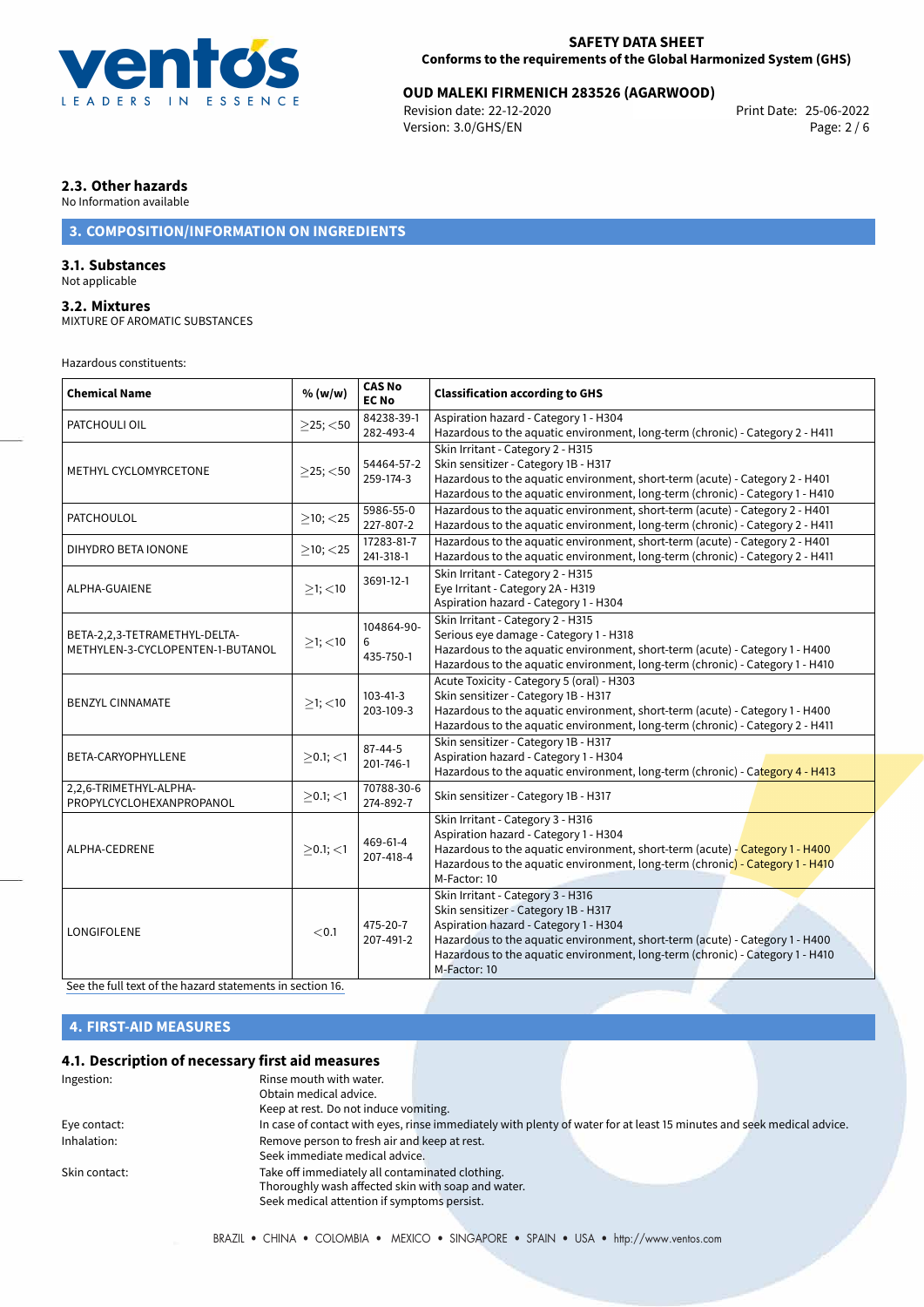

## 25-06-2022 **OUD MALEKI FIRMENICH 283526 (AGARWOOD)**

Revision date: 22-12-2020 Version: 3.0/GHS/EN Page: 3 / 6

### **4.2. Most important symptoms and effects, both acute and delayed**

No information available.

#### **4.3. Indication of any immediate medical attention and special treatment needed**

No information available.

## **5. FIRE-FIGHTING MEASURES**

#### **5.1. Extinguishing Media**

Water spray, carbon dioxide, dry chemical powder or appropriate foam. For safety reasons do not use full water jet.

#### **5.2. Special hazards arising from the substance or mixture**

Known or Anticipated Hazardous Products of Combustion: Emits toxic fumes under fire conditions.

#### **5.3. Advice for firefighters**

High temperatures can lead to high pressures inside closed containers. Avoid inhalation of vapors that are created. Use appropriate respiratory protection. Do not allow spillage of fire to be poured into drains or watercourses. Wear self-contained breathing apparatus and protective clothing.

### **6. ACCIDENTAL RELEASE MEASURES**

#### **6.1. Personal precautions, protective equipment and emergency procedures**

Evacuate surronding areas. Ensure adequate ventilation. Keep unnecessary and unprotected personnel from entering. Do not breathe vapor/spray. Avoid contact with skin and eyes. Information regarding personal protective measures: see section 8.

#### **6.2. Environmental precautions**

To avoid possible contamination of the environment, do not discharge into any drains, surface waters or groundwaters.

#### **6.3. Methods and materials for containment and cleaning up**

Cover with an inert, inorganic, non-combustible absorbent material (e.g. dry-lime, sand, soda ash). Place in covered containers using non-sparking tools and transport outdoors. Avoid open flames or sources of ignition (e.g. pilot lights on gas hot water heater). Ventilate area and wash spill site after material pickup is complete.

#### **6.4. Reference to other sections**

Information regarding exposure controls, personal protection and disposal considerations can be found in sections 8 and 13.

#### **7. HANDLING AND STORAGE**

#### **7.1. Precautions for safe handling**

Do not store or handle this material near food or drinking water. Do not smoke. Avoid contact with the eyes, skin and clothing. Wear protective clothing and use glasses. Observe the rules of safety and hygiene at work. Keep in the original container or an alternative made from a compatible material.

#### **7.2. Conditions for safe storage, including any incompatibilities**

Store in tightly closed and preferably full containers in a cool, dry and ventilated area, protected from light. Keep away from sources of ignition (e.g. hot surfaces, sparks, flame and static discharges). Keep away from incompatible materials (see section 10).

## **7.3. Specific end use(s)**

No information available.

### **8. EXPOSURE CONTROLS AND PERSONAL PROTECTION**

#### **8.1. Control parameters**

Components with occupational exposure limits: None known.

#### **8.2. Exposure controls**

Measures should be taken to prevent materials from being splashed into the body. Provide adequate ventilation, according to the conditions of use. Use a mechanical exhaust if required.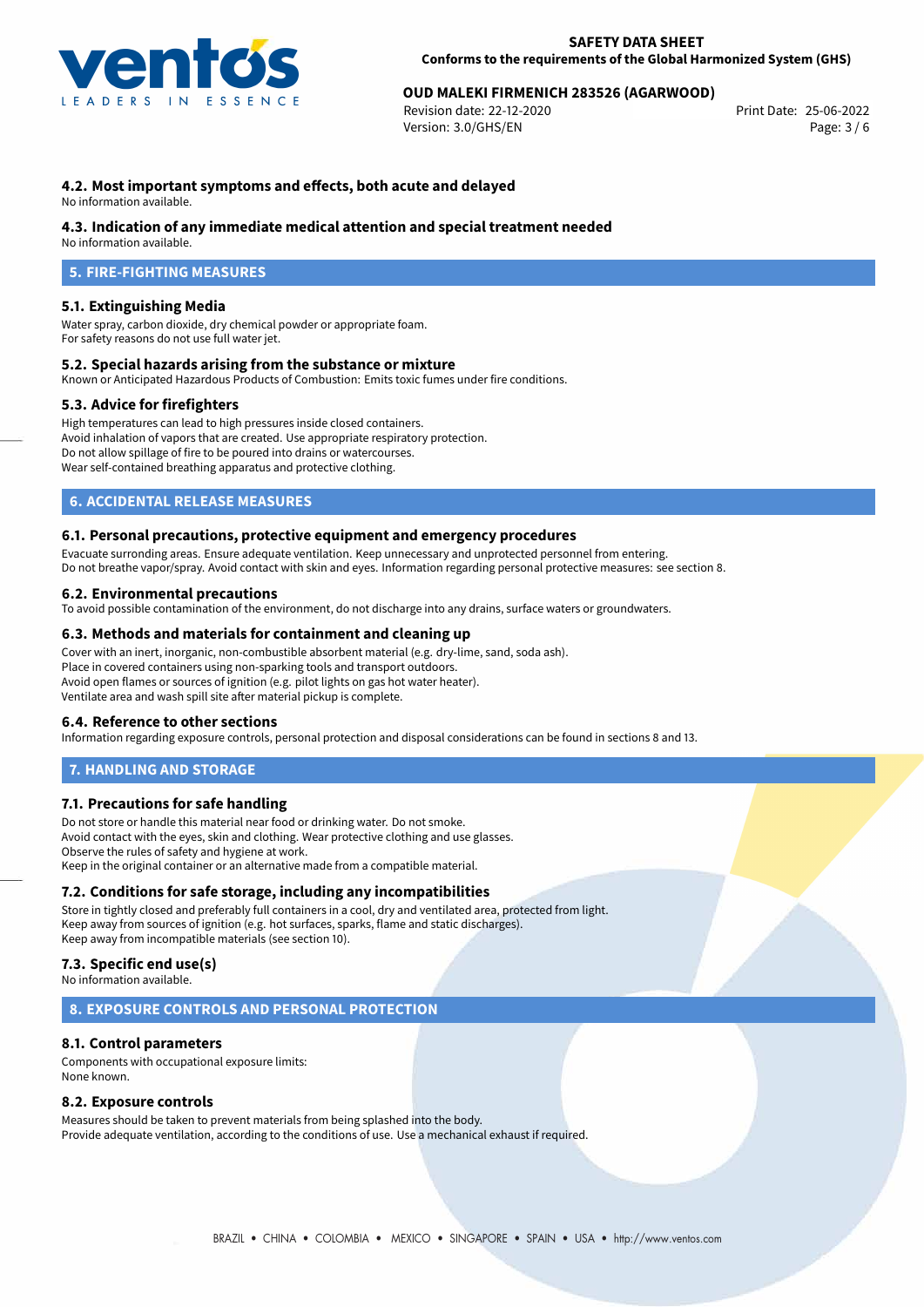

# 25-06-2022 **OUD MALEKI FIRMENICH 283526 (AGARWOOD)**

Revision date: 22-12-2020 Version: 3.0/GHS/EN Page: 4 / 6

#### **8.3. Individual protection measures, such as personal protective equipment**

Eye/Face protection: Chemical safety goggles are recommended. Wash contaminated goggles before reuse. Chemical-resistant gloves are recommended. Wash contaminated gloves before reuse. Body protection: Personal protective equipment for the body should be selected based on the task being performed and the risks involved. Respiratory Protection: In case of insufficient ventilation, use suitable respiratory equipment. Environmental exposure controls: Emissions from ventilation or process equipment should be checked to ensure they comply with environmental protection legislation. In some cases, filters or engineering modifications to the process equipment will be necessary to reduce emissions to acceptable levels.

## **9. PHYSICAL AND CHEMICAL PROPERTIES**

#### **9.1. Information on basic physical and chemical properties**

| Liquid                      |
|-----------------------------|
| Conforms to standard        |
| Conforms to standard        |
| Not determined              |
| Not determined              |
|                             |
|                             |
| $101^{\circ}$ C             |
| Not determined              |
| Not determined              |
| Not determined              |
| Not determined              |
| Not determined              |
| Not determined              |
| $0,966 - 0,986$ g/mL (20°C) |
| $0,966 - 0,986$ (20°C)      |
| <b>INSOLUBLE IN WATER</b>   |
| SOLUBLE IN ETHANOL          |
| Not determined              |
| Not determined              |
| Not determined              |
| Not determined              |
| Not determined              |
| Not determined              |
| <b>NONE EXPECTED</b>        |
|                             |

## **10. STABILITY AND REACTIVITY**

#### **10.1. Reactivity**

No hazardous reactions if stored and handled as prescribed/indicated.

#### **10.2. Chemical stability**

The product is stable if stored and handled as prescribed/indicated.

#### **10.3. Possibility of hazardous reactions**

No hazardous reactions if stored and handled as prescribed/indicated.

#### **10.4. Conditions to Avoid**

Conditions to Avoid: Excessive heat, flame or other ignition sources.

#### **10.5. Incompatible materials**

Avoid contact with strong acids and bases and oxidizing agents.

#### **10.6. Hazardous decomposition products**

During combustion may form carbon monoxide and unidentified organic compounds.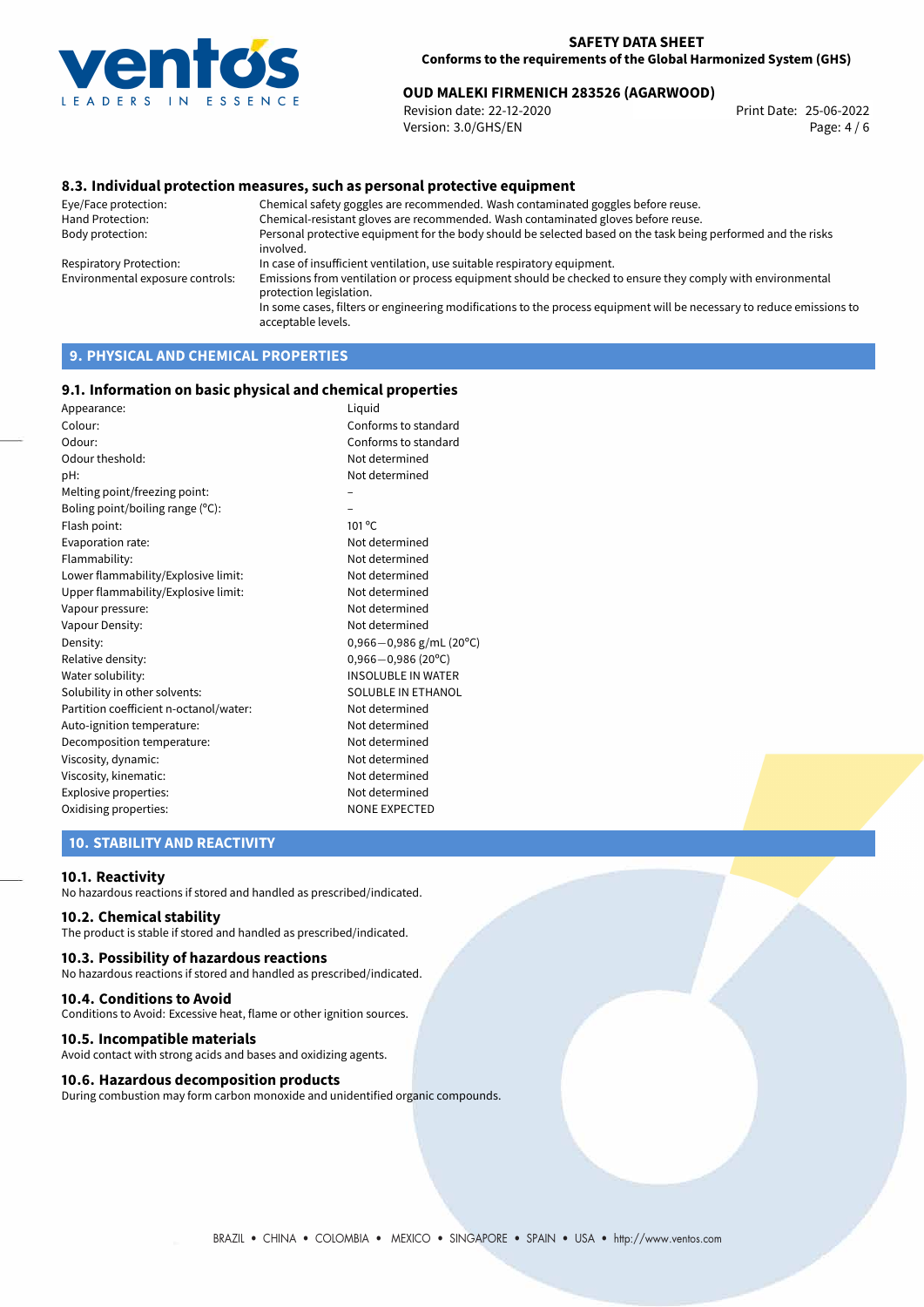

# 25-06-2022 **OUD MALEKI FIRMENICH 283526 (AGARWOOD)**

Revision date: 22-12-2020 Version: 3.0/GHS/EN Page: 5 / 6

## **11. TOXICOLOGICAL INFORMATION**

| Acute toxicity                    | Based on the data available, the criteria for classification are not met. |
|-----------------------------------|---------------------------------------------------------------------------|
| Skin corrosion/irritation         | Causes skin irritation.                                                   |
| Serious eye damage/irritation     | Causes serious eye irritation.                                            |
| Respiratory or skin sensitisation | May cause an allergic skin reaction.                                      |
| Germ cell mutagenicity            | Based on the data available, the criteria for classification are not met. |
| <b>Carcinogenicity</b>            | Based on the data available, the criteria for classification are not met. |
| Reproductive toxicity             | Based on the data available, the criteria for classification are not met. |
| STOT-single exposure              | Based on the data available, the criteria for classification are not met. |
| <b>STOT-repeated exposure</b>     | Based on the data available, the criteria for classification are not met. |
| <b>Aspiration hazard</b>          | May be fatal if swallowed and enters airways.                             |

## **12. ECOLOGICAL INFORMATION**

## **12.1. Toxicity**

**Assessment:**

Toxic to aquatic life. Very toxic to aquatic life with long lasting effects. **Experimental/calculated data:** No information available.

## **12.2. Degradability**

No information available.

#### **12.3. Bioaccumulative potential**

No information available.

### **12.4. Soil mobility**

No information available.

## **12.5. Other adverse effects**

See also sections 6, 7, 13 and 15 Do not allow to get into waste water or waterways.

#### **13. DISPOSAL CONSIDERATIONS**

#### **13.1. Waste treatment methods**

Dispose of in accordance with national and local environmental regulations.

#### **14. TRANSPORT INFORMATION**

|                                  | <b>ADR/RID/ADN</b>        | <b>IMDG</b>               | <b>IATA-ICAO</b>          |
|----------------------------------|---------------------------|---------------------------|---------------------------|
| 14.1. UN Number                  | UN3082                    | UN3082                    | <b>UN3082</b>             |
| 14.2. UN Proper Shipping Name    | ENVIRONMENTALLY HAZARDOUS | ENVIRONMENTALLY HAZARDOUS | ENVIRONMENTALLY HAZARDOUS |
|                                  | SUBSTANCE, LIQUID, N.O.S. | SUBSTANCE, LIQUID, N.O.S. | SUBSTANCE, LIQUID, N.O.S. |
|                                  | (MIXTURE OF AROMATIC      | (MIXTURE OF AROMATIC      | (MIXTURE OF AROMATIC      |
|                                  | SUBSTANCES)               | SUBSTANCES)               | SUBSTANCES)               |
| 14.3. Transport Hazard Class(es) | 9                         |                           | 9                         |
| 14.4. Packing Group              | Ш                         | $\mathbf{III}$            | $\mathbf{III}$            |
| 14.5. Environmental hazards      | Yes                       | Yes                       | Yes                       |
| <b>Additional information</b>    |                           |                           |                           |

#### **14.6 Special precautions for user**

None known

## **14.7. Transport in bulk according to Annex II of MARPOL 73/78 and the IBC Code**

No information available

**15. REGULATORY INFORMATION**

<span id="page-4-0"></span>**15.1. Safety, health and environmental regulations/legislation specific for the substance or mixture**